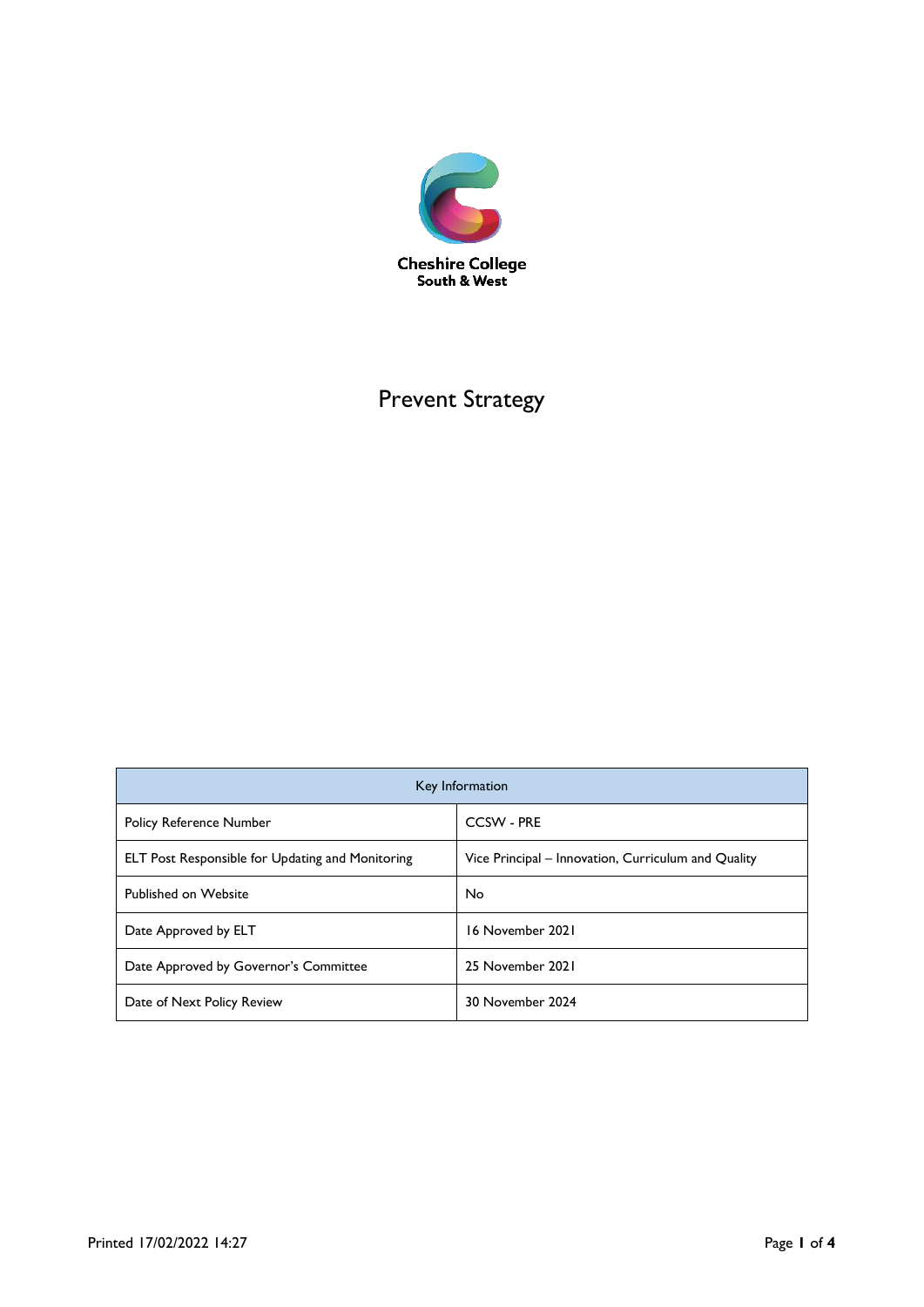## **1. Scope**

- 1.1. Prevent is part of the Governments initiative to develop a robust counter terrorism programme CONTEST. The UK faces a range of terrorist threats. All the terrorist groups who pose a threat seek to radicalise and recruit people to their cause.
- 1.2. The Prevent strategy seeks to:
	- 1.2.1 respond to the ideological challenge of terrorism and aspects of extremism, and the threat faced from those who promote these views;
	- 1.2.2 provide practical help to prevent people from being drawn into terrorism and extremism and ensure they are given appropriate advice and support; and
	- 1.2.3 work with a wide range of sectors where there are risks of radicalisation which needs to be addressed, including education, criminal justice, faith, charities, the internet and health.
- 1.3. A system of threat level has been created which represents the likelihood of an attack in the near future. The five levels are:

| Level              | <b>Definition</b>                             |
|--------------------|-----------------------------------------------|
| <b>CRITICAL</b>    | An attack is highly likely in the near future |
| <b>SEVERE</b>      | An attack is highly likely                    |
| <b>SUBSTANTIAL</b> | An attack is likely                           |
| <b>MODERATE</b>    | An attack is possible but not likely          |
| <b>OW</b>          | An attack is highly unlikely                  |

*(Table 1: Threat Level Definitions)*

# **2. General Principles**

- 2.1. Further Education Colleges are major education and training providers for the 16-25-year age group, particularly young people from ethnically diverse, and socially and economically disadvantaged areas. The age and profile of CCSW learners make it crucial to be involved in the Prevent strategy.
- 2.2. Colleges have a part to play in fostering shared values and promoting cohesion.
- 2.3. Colleges should focus on the risks of violent extremism, which represents the greatest threat at national level, while recognising that other forms of violence and extremism can and do manifest themselves within colleges and other training settings.

# **3. Key Objectives:**

- 3.1 This strategy has five key objectives:
	- 3.1.1 to promote and reinforce shared values; to create space for free and open debate; and to listen and support the learner voice;
	- 3.1.2 to break down segregation among different learner communities including by supporting inter-faith and inter-cultural dialogue and understanding, and to engage all learners in playing a full and active role in wider engagement in society;
	- 3.1.3 to ensure learner safety and that the College is free from bullying, harassment and discrimination;
	- 3.1.4 to provide support for learners who may be at risk and appropriate sources of advice and guidance; and
	- 3.1.5 to ensure that learners, staff and governors are aware of their roles and responsibilities in preventing violent extremism.
- 3.2 To achieve the objectives the strategy will concentrate on four areas:
	- 3.2.1 Leadership and Values
	- 3.2.2 Teaching and Learning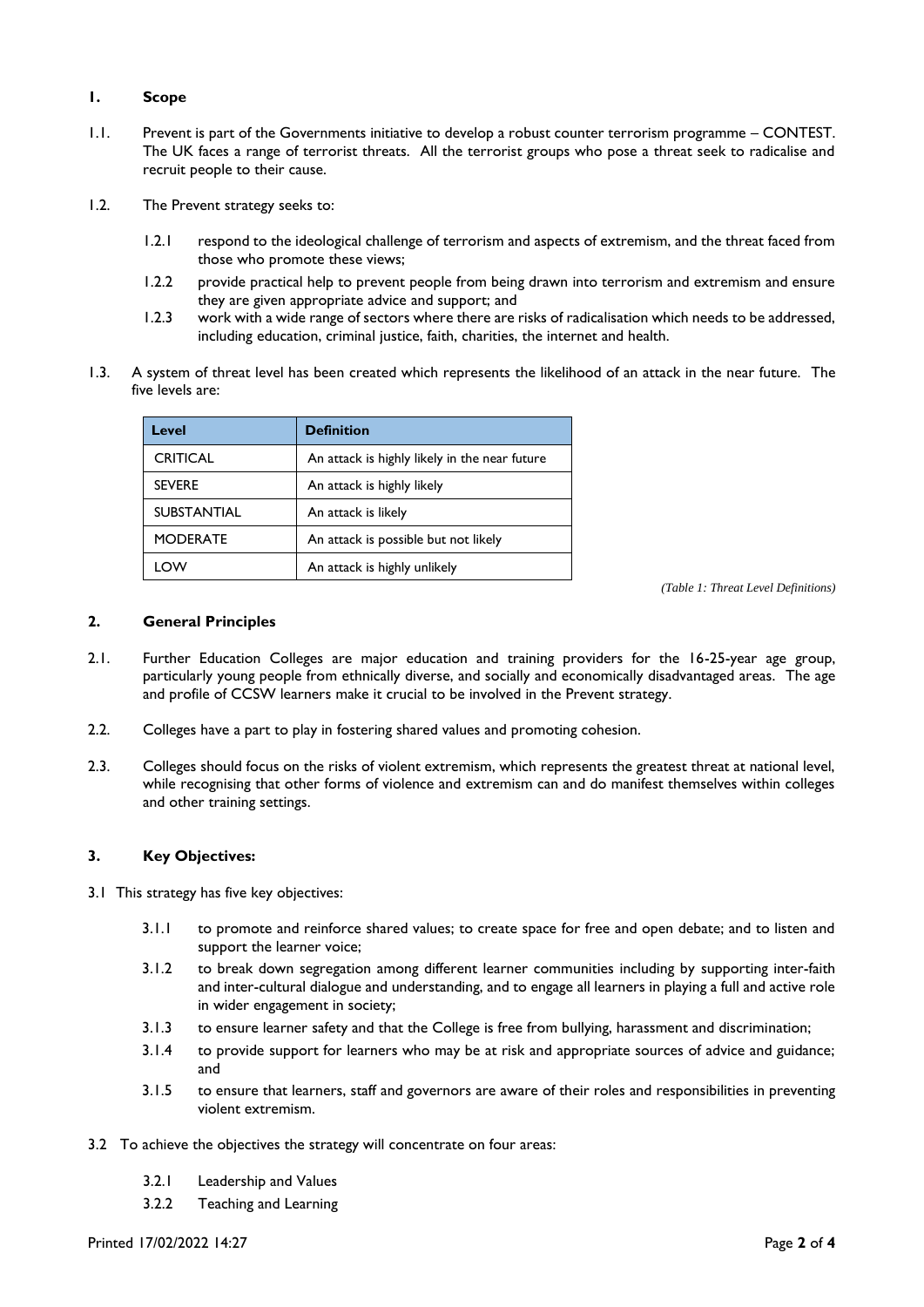- 3.2.3 Learner and Learning Support
- 3.2.4 Managing Risks and Responding to Events

#### **4. Leadership and Values**

- 4.1. To provide an ethos which upholds core values of shared responsibility and wellbeing for all learners, staff and visitors and promotes respect, equality and diversity and understanding.
- 4.2. This will be achieved through:
	- 4.2.1 promoting core values of respect, equality and diversity, democratic society, learner voice and participation;
	- 4.2.2 building staff and learner understanding of the issues and confidence to deal with them;
	- 4.2.3 deepening engagement with local communities; and
	- 4.2.4 actively working with local schools, local authorities, police and other agencies.

## **5. Teaching and Learning**

- 5.1. To provide a curriculum which promotes knowledge, skills and understanding to build the resilience of learners, by undermining extremist ideology and supporting the learner voice.
- 5.2. This will be achieved through:
	- 5.2.1 embedding equality, diversity and inclusion, wellbeing and community cohesion;
	- 5.2.2 promoting wider skill development such as social and emotional aspects of learning;
	- 5.2.3 a curriculum adapted to recognise local needs, challenge extremist narratives and promote universal rights;
	- 5.2.4 teaching and learning strategies which explore controversial issues in a way which promotes critical analysis and pro social values as well as discussion and debate of issues;
	- 5.2.5 use of external programmes or groups to support learning while ensuring that the input supports college goals and values; and
	- 5.2.6 encouraging active citizenship and learner voice.

#### **6. Learner and Learning Support**

- 6.1. To ensure that staff are confident to take preventative and responsive steps working with partner professionals, families and communities.
- 6.2. This will be achieved through:
	- 6.2.1 establishing strong and effective learner and learning services;
	- 6.2.2 listening to what is happening in the College and the community;
	- 6.2.3 implementing anti-bullying strategies and challenging discriminatory behaviour;
	- 6.2.4 helping learners and staff know how to access support in College and or through community partners;
	- 6.2.5 Supporting problem solving and repair of harm;
	- 6.2.6 Supporting at risk learners through safeguarding and crime prevention processes; and
	- 6.2.7 Focussing on narrowing the attainment gap for all learners.

# **7. Managing Risks and Responding to Events**

- 7.1. To ensure that the College monitors risks and is ready to deal appropriately with issues which arise. It will do this through:
	- 7.1.1 understanding the nature of the threat from violent extremism and how this may impact directly or